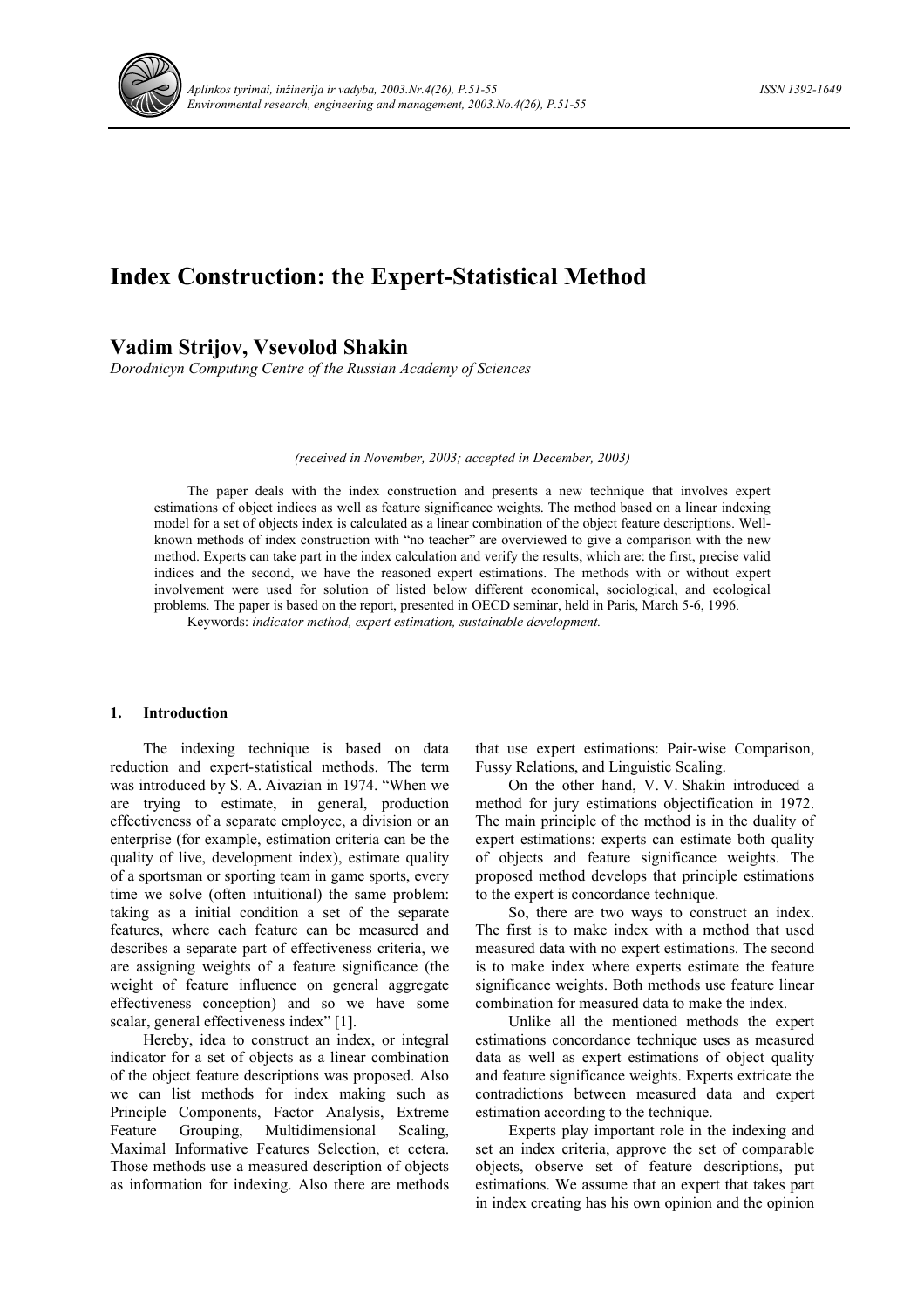is not biased by public opinion. The expert opinion must result the expert experience and skills. Experts put their opinions and estimations to specially prepared questionnaires. All the questionnaires were created to give experts maximal freedom in expression.

As the result of the expert estimations on concordance technique application we have validated indexes. Also we have the reasoned expert estimations and feature weights to make indexes in future with no expert involvement.

#### **2. The problem**

Let us consider a set of objects. One has to compare objects to know what objects are better and what objects are worse. A rating of the objects is the result of the comparison. That is a list of objects sorted according to their quality, or the result is an index set where each index points to each object' quality. Index or integral indicator is a general characteristic of an object (value of object quality, effectiveness, or preference). Usually index is a positive number that is calculated by means of mathematical methods, or models and description of the objects.

To construct an index one has to collect data about the every object. For that purpose one needs to assume a set of features that describe the objects according to some criteria. A criterion exposes principle that joins all the features and shows the goal of index making. After data acquisition we have a table "object-feature" where the rows represent objects and columns represent features.

We can make the required index using the table. For that one chooses one of mathematical methods such as Singular vectors, Principle components, Pareto Slicing, and the others. The methods form index as precise (linear) estimations, object ordering (rating), rough or linguistics estimations. The mentioned methods are also called as "non-expert" methods.

Let us consider a given set  $Y = \{v_1, ..., v_m\}$  of objects and set  $\Psi = {\psi_1, ..., \psi_n}$  of features. An object  $v_i$  is described by a row vector  $\mathbf{a}_i = \langle a_{i1},..., a_{in} \rangle$ ,  $\mathbf{a}_i \in \mathbb{R}^n$ . The object set description is represented as a source data matrix  $A = \{a_{ij}\}_{i,j=1}^{m,n}$ .

**Definition 1.** *An object* <sup>υ</sup>*<sup>i</sup> , which has maximal index value (or maximal value of an expert estimation in case the estimation is the index),*   $q_i = \max\{q_1, \ldots, q_m\}$  *is the best. An object*  $v_i$ *, which has minimal index value*  $q_i = \min\{q_1, ..., q_m\}$  *is the worst.*

**Definition 2.** *A feature*  $\psi_i$ *, which has maximal weight (or maximal value of an expert estimation in case the estimation is the weight),* 

 $w_i = \max \{w_1, \ldots, w_n\}$  *is the most important for index construction algorithm.*

The next conditions are stated. A maximal value item  $a_{\xi\zeta}$  of a feature  $\psi_{\zeta}$  with the number  $\zeta$  means the  $\xi$ -th object  $\nu_{\xi}$  is the best in case when the feature is one. Similar, a minimal value item  $a_{\xi\zeta}$  of a feature  $\psi_{\zeta}$  means the object  $\nu_{\zeta}$  is the worst in the case when the feature is one,

$$
a_{\xi\zeta} = \max \{ a_{i\zeta} \}_{i=1}^m \Rightarrow q_{\xi} = \max \{ q_1, ..., q_m \},
$$
  
\n
$$
a_{\eta\beta} = \min \{ a_{i\beta} \}_{\beta=1}^m \Rightarrow q_{\eta} = \min \{ q_1, ..., q_m \}.
$$
\n(1)

Vectors  $\mathbf{a}_{.j} = \langle a_{1j},..., a_{mj} \rangle^T$ ,  $\mathbf{a}_{.j} \in \mathbb{R}^m$  are standardized so that the next equation is fair:

$$
a_{ij} = 1 - \frac{|a_{ij} - a_j^{opt}|}{\max\{(a_j^{opt} - \min\{a_{.j}\}), (\max\{a_{.j}\} - a_j^{opt})\}}, (2)
$$

 $i = 1,..., m, j = 1,..., n$ , where the optimal values  $a_j^{opt}$ are given.

#### **3. Making index with "no teacher"**

There are several methods to find object indices with "no teacher": principal components method, singular vectors method and Pareto slicing. Very often the weighted sum  $q = A w_0$ , where the weights  $\mathbf{w}_0 = \langle w_{01},...,w_{0n} \rangle^T$ ,  $\mathbf{w}_0 \in R^n$  are defined by experts is used to make indices.

**Definition 3.** *The index*  $q_i \in \mathbb{R}^1$  *is a scalar, and corresponds to feature set*  $\mathbf{a}_i$  *of an i-th object*  $v_i$ *.* 

On exploring the object set Y, the vector  $\mathbf{q} = (q_1, ..., q_m)^T$ ,  $\mathbf{q} \in \mathbf{R}^m$  is considered as an index of object set, described by the matrix  $A \in \mathbb{R}^{m \times n}$ .

**Principal components method.** To find the first principal component [2,3] of standardized (2) and centered matrix *A* the first eigenvector  $\Theta_1 = [\theta_{11}, ..., \theta_{1m}]^T$  of its covariance matrix must be found. The index is calculated as  $\mathbf{q}_1 = \widetilde{A}\Theta_1$ .

**Singular** vectors method. The index  $q_2$ calculation procedure using the singular value decomposition is the following. The source matrix *A* can be represented as  $A = U \Lambda V^T$ , where *U* and *V* are real orthogonal matrices. Λ is diagonal matrix subject to  $\lambda_1 \geq ... \geq \lambda_r \geq \lambda_{r+1} = \lambda_n = 0$ , where *r* is rank (*A*).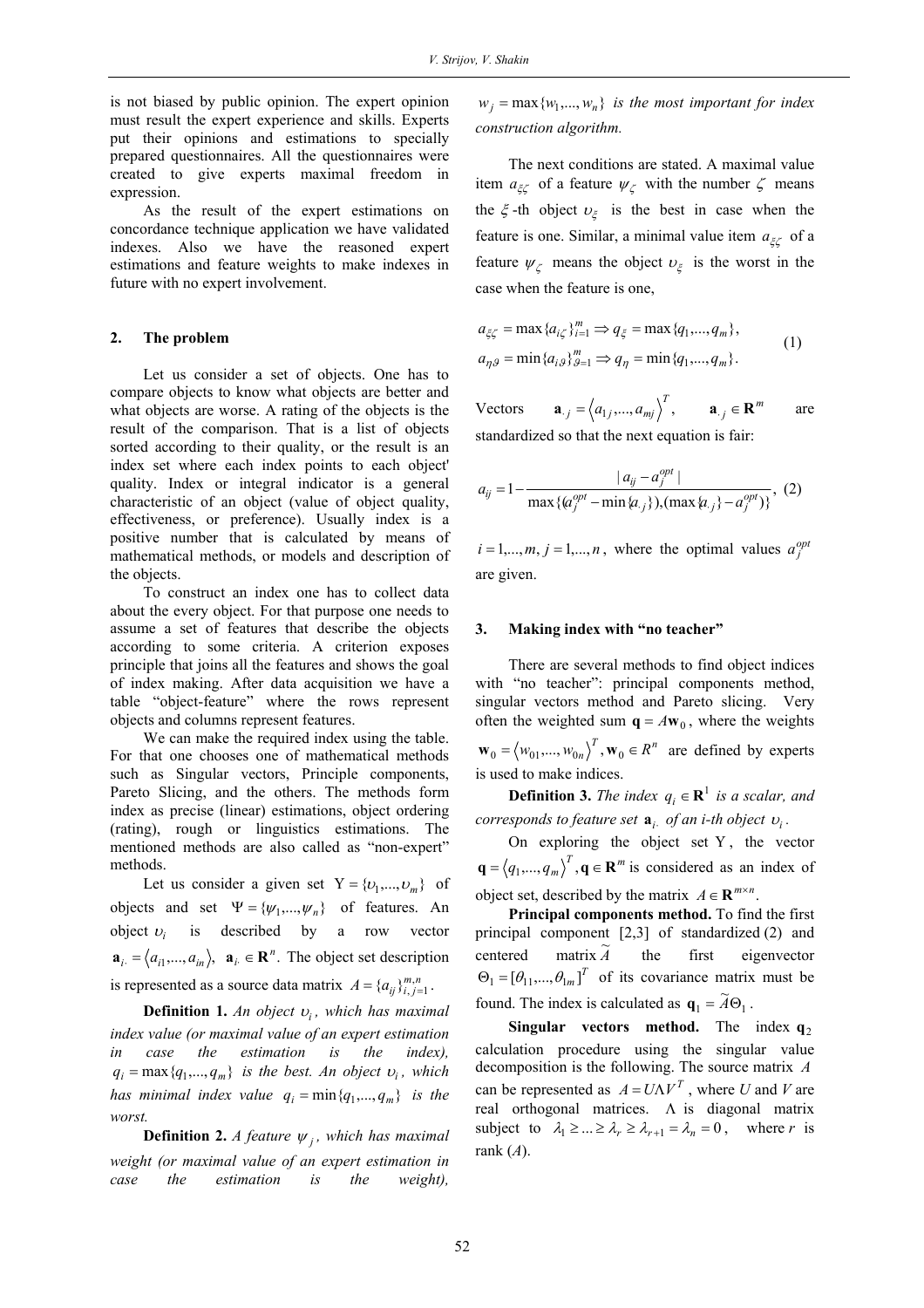The first singular vector is used to make an index  $\mathbf{q}_2 = U_1 \lambda_1$ ; this vector corresponds the maximal singular number  $\lambda_1$ .

**The Pareto slicing** [4]. The descriptions **a***i*<sup>⋅</sup> of the object set Y were represented as  $T = \bigcup_{\zeta=1}^{l} S_{\zeta}$ subject to  $S_\zeta \cap S_\eta = \varnothing$  if  $\zeta \neq \eta$ , where the Pareto set of  $\zeta$  -th slice is  $S_{\zeta} = {\mathbf{a}_i : i \in \{1, ..., m\}}$  and *l* is the number of slices for the set  ${a_i}$ .

A vector  $\mathbf{a}_{\xi} = \langle a_{\xi1},..., a_{\xi n} \rangle$  is non-dominated if there is no vector  $\mathbf{a}_{i}$ , so that  $a_{ij} > a_{\xi i}$ ,  $i = 1,...,m$  and  $j = 1,...,n$ .

For all  $\zeta = 1,...,l$  the set  $S_{\zeta}$  was defined as the set of non-dominated vectors, which are not in the set *S*<sub> $\zeta$ -1</sub>. Each vector  $\mathbf{a}_{\xi}$ ,  $\zeta$  = 1,..., *m* corresponds to the index  $\zeta$  of the set  $S_{\zeta}$ , subject to  $\mathbf{a}_{\xi} \in S_{\zeta}$ . The obtained set of slice indices  $\Xi = {\{\zeta_{\xi}\}}_{\xi=1}^{m}$  must meet the condition (1), so the index  $\mathbf{q}_3 = {\max(\Xi) - \zeta_{\xi}}_{\xi=1}^{m}$ .

#### **4. Concordance procedure**

Often experts that have their own opinions in particular applications want to assign indices or expert estimations. There are three types of the estimations. The first is when the expert can compare objects or say which object is better and which object is worse. The second is that the expert can assign the estimations in the convenient scale that is to say more precise than previous case. That is so called ranking. The third type is when the expert can set the estimations with high precision degree. Such estimations are called the linear-scaled.

Expert estimations can prove or disprove the indices that were results of "non-expert" methods. There is a reason to compare these two results such as objects' expert estimations and indices, and correct or specify them. Such correction or specification composes expert estimations on concordance technique.

Like the objects estimation procedure, the expert can assign feature significance weights. Using the weights and measured data we can compute the objects' indices. And vice versus: using the objects' estimations and data we can compute weights. The proposed technique to solve the problem is to concord expert estimations, indices, and weights.

Each object  $v_i$  corresponds to an expert estimation  $q_{0i}$ , also, each feature  $\psi_i$  corresponds to expert estimation  $w_{0j}$ , in the other words, there are

given vectors  $\mathbf{q}_0 = \langle q_{01},...,q_{0m} \rangle^T$  and  $w_0 = \langle w_{01}, ..., w_{0n} \rangle^T$ .

A triplet  $({\bf q}_0, {\bf w}_0, A)$  is represented as a table, where each item of the vector  $\mathbf{q}_0$  corresponds to a row and each item of the vector  $w_0$  corresponds to a column of the matrix *A*:

$$
\begin{array}{c|c}\n & \mathbf{w}_0^T \\
\hline\n\mathbf{q}_0 & A\n\end{array}
$$

In general case the expert estimation vector  $q_0$ and vector of object' feature values weighted sum  $A\mathbf{w}_0$  are different,  $\mathbf{q}_0 \neq A\mathbf{w}_0$ , also,  $\mathbf{w}_0 \neq A^+ \mathbf{q}_0$ , where *A* is the linear mapping operator, represented by the table, and let  $A^+$  be mapping operator, pseudoinverse [5] for *A* exists.

**Definition 4.** *Concorded values of index and feature weights are values*  $\hat{\mathbf{q}}$  *and*  $\hat{\mathbf{w}}$ *, so that the next condition is fare:* 

$$
\begin{cases} \hat{\mathbf{q}} = A\hat{\mathbf{w}}, \\ \hat{\mathbf{w}} = A^{\dagger}\hat{\mathbf{q}}. \end{cases}
$$
 (3)

**Definition 5.** Concordance operator Φ of expert estimations is operator, which maps the initial triplet  $({\bf q}_0, {\bf w}_0, A)$  to the concorded triplet  $(\hat{\mathbf{q}}, \hat{\mathbf{w}}, A)$ , where vectors  $\hat{\mathbf{q}}$ ,  $\hat{\mathbf{w}}$  meet the condidion (3):  $\Phi$  : ( $\mathbf{q}_0$ ,  $\mathbf{w}_0$ , A)  $\rightarrow$  ( $\hat{\mathbf{q}}$ ,  $\hat{\mathbf{w}}$ , A).

The concordance operator was defined in the next way. Linear mapping operator matrix *A* was given. It maps the feature weights' space *W*,  $\mathbf{w}_0 \in W$ , to the object indexes' space *Q*,  $\mathbf{q}_0 \in Q$ ,  $A: W \to Q$  and pseudoinverse operator  $A<sup>+</sup>$  which maps object indexes' space to feature weights' space  $A^+$  :  $Q \rightarrow W$ .

There exists a singular value decomposition  $A = U \Lambda V^T$  of a matrix *A*, and the next statement is fare. *The matix*  $A^+ = V\Lambda^{-1}U^T$  *is pseudoinverse for the matrix A*.

Assume 
$$
A^+
$$
 as  $A^+ = V\Lambda_r^{-1}U^T$  where  
\n $\Lambda_r^{-1} = \text{diag}(\lambda_1, ..., \lambda_r, 0, ..., 0)$  diagonal  $n \times n$  matrix.

For each source values (they are expert stated)

of index vector  $\mathbf{q}_0$  let  $\mathbf{w}_1 = A^+ \mathbf{q}_0$  and  $\mathbf{q}_1 = A^+ \mathbf{w}_0$ . So, the segments  $[q_1, q_0]$  and  $[w_1, w_0]$  are given. Euclidian distances  $||\mathbf{q}_1 - \mathbf{q}_0||$  and  $||\mathbf{w}_1 - \mathbf{w}_0||$  were used as measure of expert estimations inconcordance. One easily can find the concorded estimations, that lie on the segments. The convex linear combinations of the vectors  $\mathbf{q}_1, \mathbf{q}_0$  and  $\mathbf{w}_1, \mathbf{w}_0$  were represented as two sets

$$
\{\mathbf{w}_{\alpha} : \mathbf{w}_{\alpha} = (1 - \alpha)\mathbf{w}_0 + \alpha \mathbf{w}_1\} \in [\mathbf{w}_1, \mathbf{w}_0],
$$
  

$$
\{\mathbf{q}_{\beta} : \mathbf{q}_{\beta} = (1 - \beta)\mathbf{q}_0 + \beta \mathbf{q}_1\} \in [\mathbf{q}_1, \mathbf{q}_0],
$$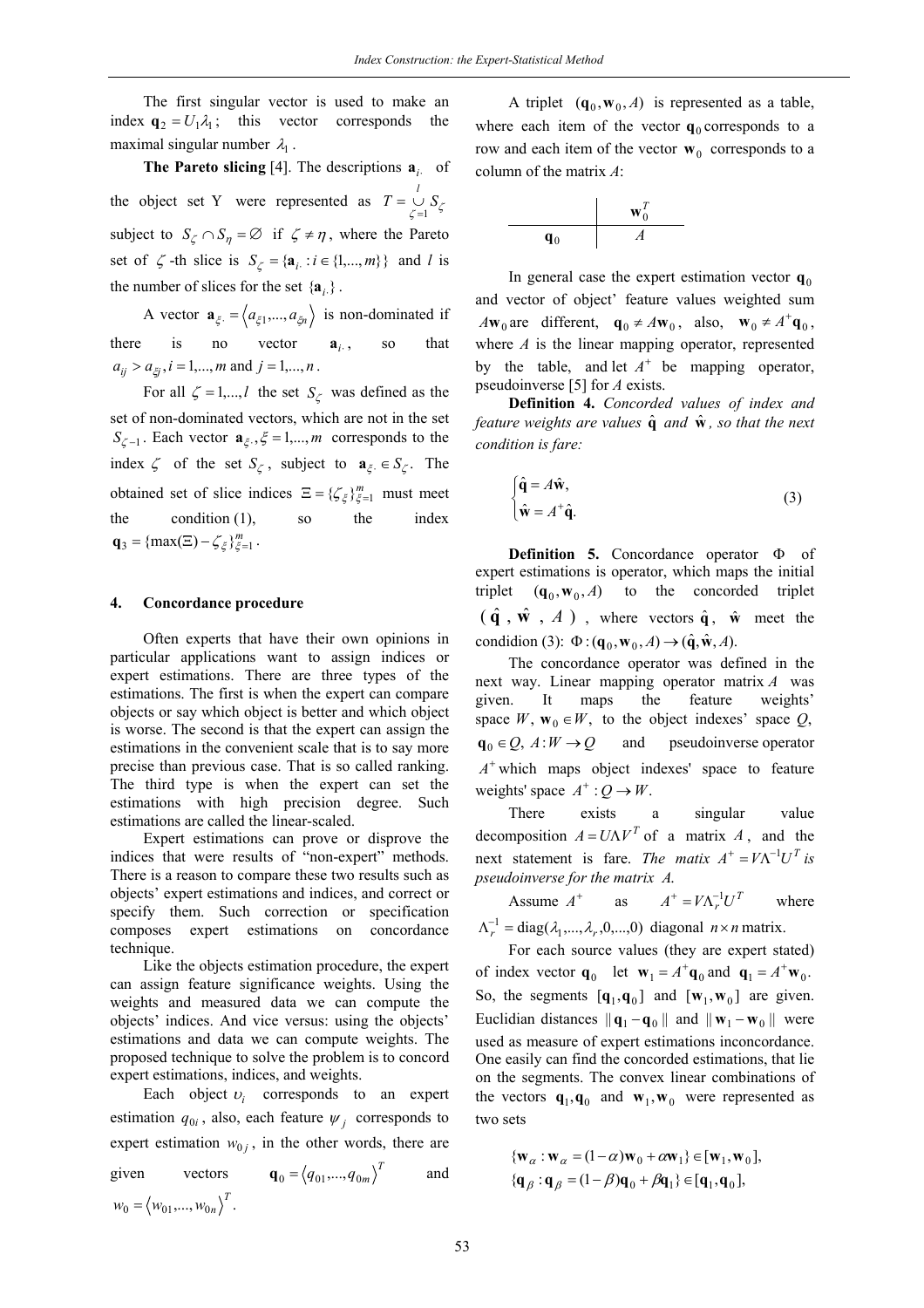where  $\alpha, \beta \in [0,1]$ . The next statement: *for any values*  $\alpha, \beta \in [0,1],$  the vector values **w**<sub>α</sub>, **q**<sub>β</sub> *concordance conditions (3) and*  $\alpha = 1 - \beta$  is fare.

In that way the concorded expert estimation can be calculated using the next equation

$$
\mathbf{w}_{\alpha} = (1 - \alpha)\mathbf{w}_0 + \alpha A^+ \mathbf{q}_0, \n\mathbf{q}_{\alpha} = \alpha \mathbf{q}_0 + (1 - \alpha)A\mathbf{w}_0,
$$
\n(4)

where  $\alpha \in [0,1]$  is the object indices expert estimations versus feature weights expert estimations importance parameter. On value  $\alpha = 0$  object indices expert estimations will be ignored and feature weights expert estimations will be considered; on value  $\alpha = 1$ feature weights expert estimations will be ignored and object indices expert estimations will be considered.

*The triplet*  $(\mathbf{q}_{\alpha}, \mathbf{w}_{\alpha}, A)$ , which is obtained by *the concordance procedure (4) meets concordance requirements (3).* 

That is, using the equation (4), one can choose the parameter  $\alpha$ , which defines concorded values  $q_\alpha = A w_\alpha$ . On fixed value  $\alpha$  one can easily calculate the error: Euclidean distance between source vectors and obtained vectors in integral indicators' space and weight's space are equal to

$$
\varepsilon^2 = ||\mathbf{q}_0 - \mathbf{q}_\alpha||^2,
$$
  

$$
\delta^2 = ||\mathbf{w}_0 - \mathbf{w}_\alpha||^2.
$$

The condition of minimal distance between the initial and concorded expert estimations in both spaces *Q* and W was chosen as a criterion of parameter  $\alpha$  choice. Since dimensions the spaces are equal to *m* and *n* correspondingly, one can standardize squared distances and find concorded vector values  $\mathbf{q}_{\alpha}$  and  $\mathbf{w}_{\alpha}$ , so that they meet the next

condition:  $\frac{c}{m-1} = \frac{c}{n-1}$ . 2  $s^2$  $\frac{\varepsilon^2}{m-1} = \frac{\delta^2}{n-1}$ 

Usually experts have to choose the  $\alpha$  parameter value considering that it depends on expert object estimations versus features estimations preferences. The obtained results can be represented and proposed to experts to discuss in the following way:

| Initial values |              |  |
|----------------|--------------|--|
|                | Final values |  |
|                |              |  |

Often during the discussion the value  $\alpha$  was changed and in that case of the concordance procedure, described above, repeated and then, the newly obtained results were proposed to the next discussion.

#### **5. Conclusions**

Many index construction algorithms supposed that the feature weights are estimated with precision, which enough to obtain results, adequate from experts' point of view. In practice, there is a difficult problem to assign the feature weights. The expert estimations concordance approach was proposed in this paper. Experts assign the initial object indexes' estimation and the features weights' estimation and then make the estimations non-contradicted using the concordance procedure.

As a result we have: first, precise valid indices. Second, we have the reasoned expert estimations; we know why expert valued an object and what contribution a feature makes to index. And we have weights to make future indices by using "non-expert" methods.

The methods with or without expert involvement were used for solution of different economical, sociological, and ecological problems. There are some of them:

- 1. Russian nature protected areas management effectiveness evaluation. Annually, all the state nature protected areas make report on main activities: reservation, science, educational. There are 101 nature-protected areas in Russia and report contents 139 features. To check report adequacy the experts were involved. The experts point to more important features and estimates integral indicators. The adequate, for the expert opinion, indices were computed.
- 2. Integral indicator for quality of life in Russian regions. The State Statistics Committee collects data for 76 Russian regions to make hierarchic integral indicator. The indicator included wealth rate, people quality, public health service quality and ecology potential for each region. The integral indicator is based on more than 80 features.
- 3. Human Development Index in Russia was developed according to UNO development program. Using an expert who assigned the human development index order for each of 73 regions, the index model was reconstructed and feature weights were founded.
- 4. Kyoto-index is indented to evaluate ecological footprints of power plants. The index was based on an expert model and was used for model assessment of Ohio power plants, USA. Kyotoindex also is a measure of any industrial system ecological footprint.

#### **Literature**

- 1. Aivazian S. A., Mkhitariyan V. S. Applied statistics and essential econometrics. Moscow: UNITI, 1998. P. 111.
- 2. Rao, C. R. Linear statistical inference and its applications. John Wiley & Sons, 1965. P.530-533.